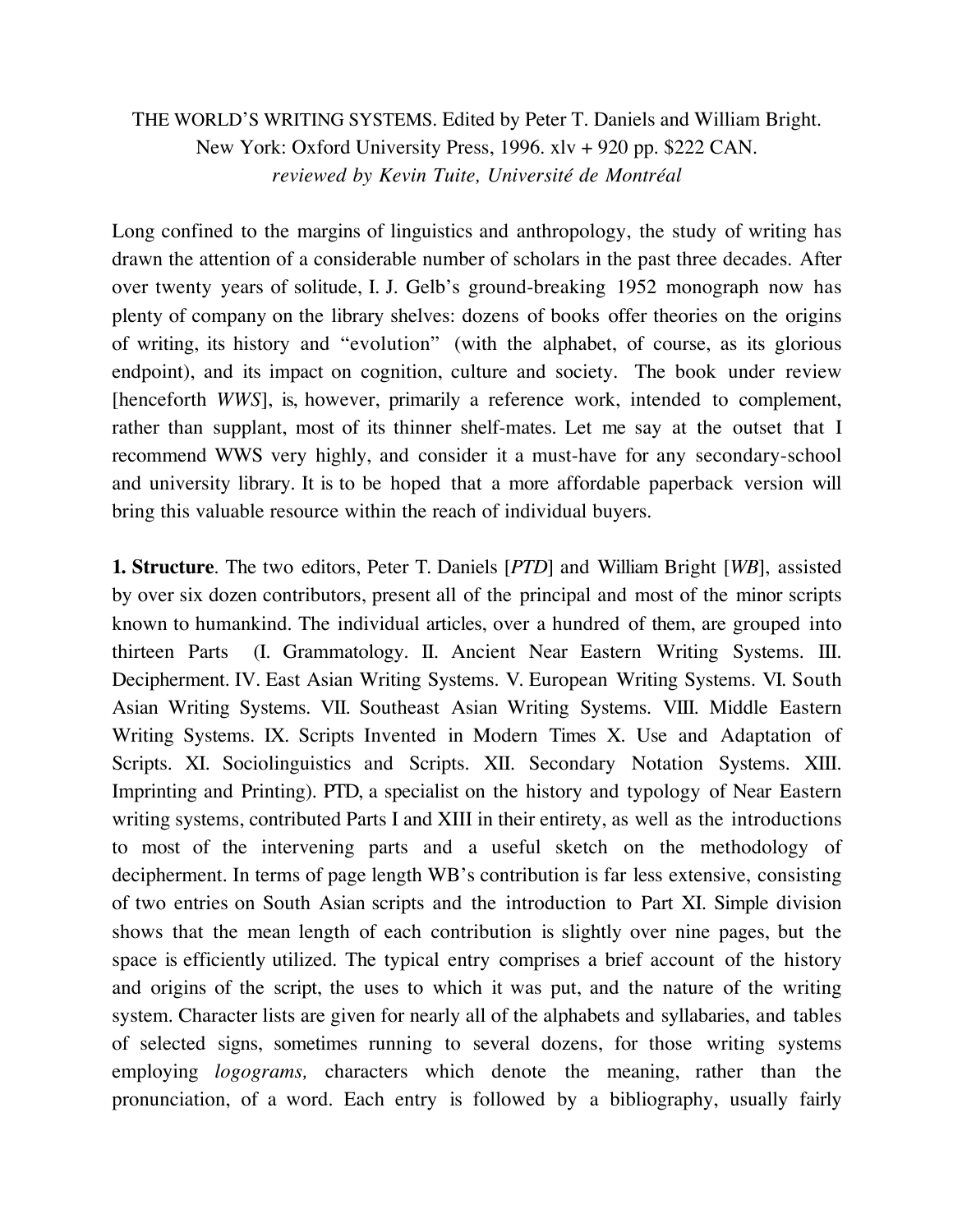extensive and up-to-date. One especially attractive feature of WWS is the inclusion of sample texts, accompanied by not one, but at least four, parallel representations: the text in its original script, a transliteration of the latter, a phonetic transcription (often surprisingly different from the transliteration), a morphemic gloss, and a free translation into English. (The hundred or so type faces used in the book, incidentally, are of uniformly high quality, with regards to both legibility and aesthetics. Much of the credit, as the editors point out, goes to the versatile font designer and linguist Lloyd B. Anderson, who designed laser-printer character sets for such exotic scripts as Irish Ogham, Orkhon runes, and the Hanunóo syllabary). The list of contributors is impressive, including many who are at the forefront of the study of their respective languages and scripts. To name just a few: Asko Parpola on the Indus script (which he believes was used to write a Dravidian language), Damian McManus on Ogham, Norman Zide on the Munda scripts, Larissa Bonfante on the alphabets of ancient Italy, and Bernard Comrie on scripts and script reform in the former USSR. In addition to the philologists, linguists and Orientalists one would expect in a collection of this type, a self-described "scribe", Stan Knight, has contributed an insightful calligrapher's eye (or hand?) view of the history of the Roman script in Western Europe. The articles are well-written, and in general maintain a high level of scholarly precision without becoming intimidating or tedious. The tight length restrictions keep the work almost entirely free from polemic; indeed, most authors make a point of at least mentioning — and including in their bibliographies — works presenting alternate views. I believe that WWS will prove to be not only a highly useful reference book, but a delight for browsers as well.

**2. Classification and terminology**. In addition to inventorying, illustrating and describing most of the known writing systems, the editors, in particular PTD, offer a typology and terminology for classifying them. First of all, there is writing itself, defined by PTD as "a system of more or less permanent marks used to represent an utterance in such a way that it can be recovered more or less exactly without the intervention of the utterer" (p. 3). To describe the various ways in which this transformation is effected, PTD and WB employ, besides the traditional terms *alphabet* and *syllabary,* the compound terms *logosyllabary* (a script like Chinese or Sumerian, the characters of which represent either words or syllables) and *logoconsonantary* (a rarer script type, of which Egytian hieroglyphs are the best known example, in which certain logograms represent consonants). These terms are employed not only for precision's sake, but to combat the still widespread impression that certain writing systems employing logograms are fundamentally "pictographic" or "logographic", that is, make exclusive use of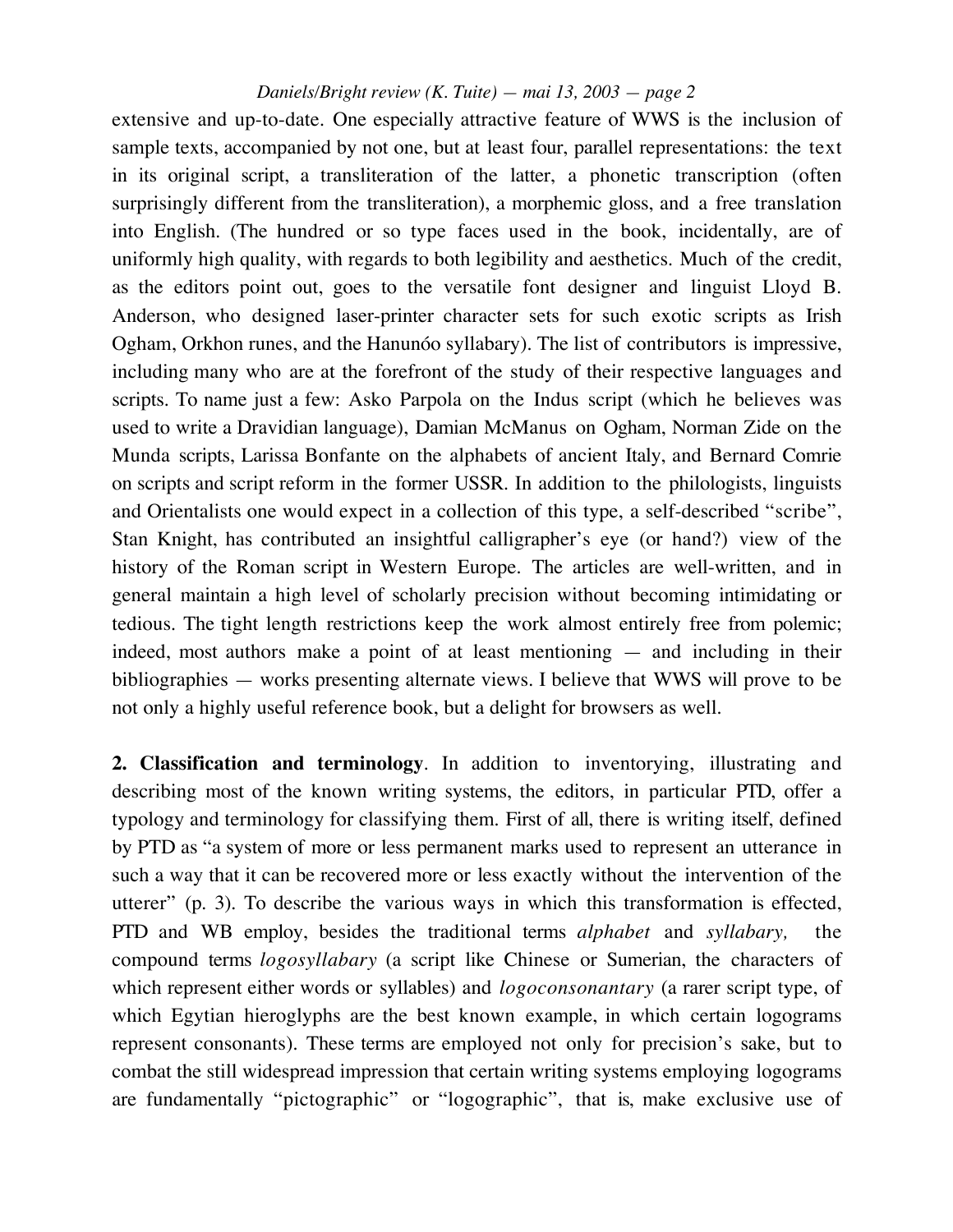characters which represent meanings rather than sounds. As PTD states at the very outset, "purely logographic writing is not possible: for a script to adequately represent a language, it must not only represent its words, but also be able to represent names and foreign words" (p. 4). These latter require some kind of phonetic representation; all scripts with logograms make use of some of them to represent sound groups — most commonly syllables — according to the "rebus principle". (If, say, English were to be written with a Chinese-type script, chances are an iconic character meaning 'rock' would also be employed for the initial syllables of "Rockefeller" and "Rachmaninoff"). The WWS typology of writing systems is filled out by two exotic-sounding terms appropriated by PTD from Near Eastern writing traditions: *abjad,* a script that represents only consonants (named after the initial letters of the Arabic script), and *abugida,* an Ethiopic word applied to writing systems whose basic characters denote a consonant followed by a basic vowel (usually [a]), with other vowels being marked by modifications or appendages to the character. (Most of the scripts of India are abugidas). These are useful items to have in one's conceptual toolbox, and certainly more pleasant to the tongue and ear than *logoconsonantary.*

**3. Historical issues.** Although encyclopedic in scope, WWS is structured along historical and geographic principles. Parts II through X follow the various script families through their temporal and regional mutations up to the present day. It should be noted that PTD (p. 2) allows for at least three (Sumeria, China and Mesoamerica), but probably no more than seven, independent origins of writing (contrast this, for example, to J. Marcus' recent estimate of more than ten [1996: 1388]). This sets the tone for the rest of the book. One has the impression, in fact, of a tacit consensus on the part of the contributors to WWS to take diffusion  $-$  of at least the notion of writing, if not of the scripts themselves — as the null hypothesis. So, for example, both Egyptian hieroglyphic writing and the Indus Valley script are said to have originated as a result of "stimulus diffusion" through trade with literate Mesopotamians (Robert Ritner, p. 73; Parpola, p. 165). Chinese writing likewise is said to have stimulated the creation of several so-called "Siniform" scripts in Inner Asia (E. I. Kychanov, p. 228; Dingxu Shi, p. 239).

**4. On the fringes of grammatology.** WWS concludes with three chapters given over to what are evidently seen as more peripheral matters. Part XI "Sociolinguistics and Scripts" is a mere 22 pages long, and consists of a much-too-brief introduction by WB, followed by four-page sketches on script and politics in Germany, the psycholinguistics of 'biscriptalism' in the former Yugoslavia, the impact of printing on the profusion of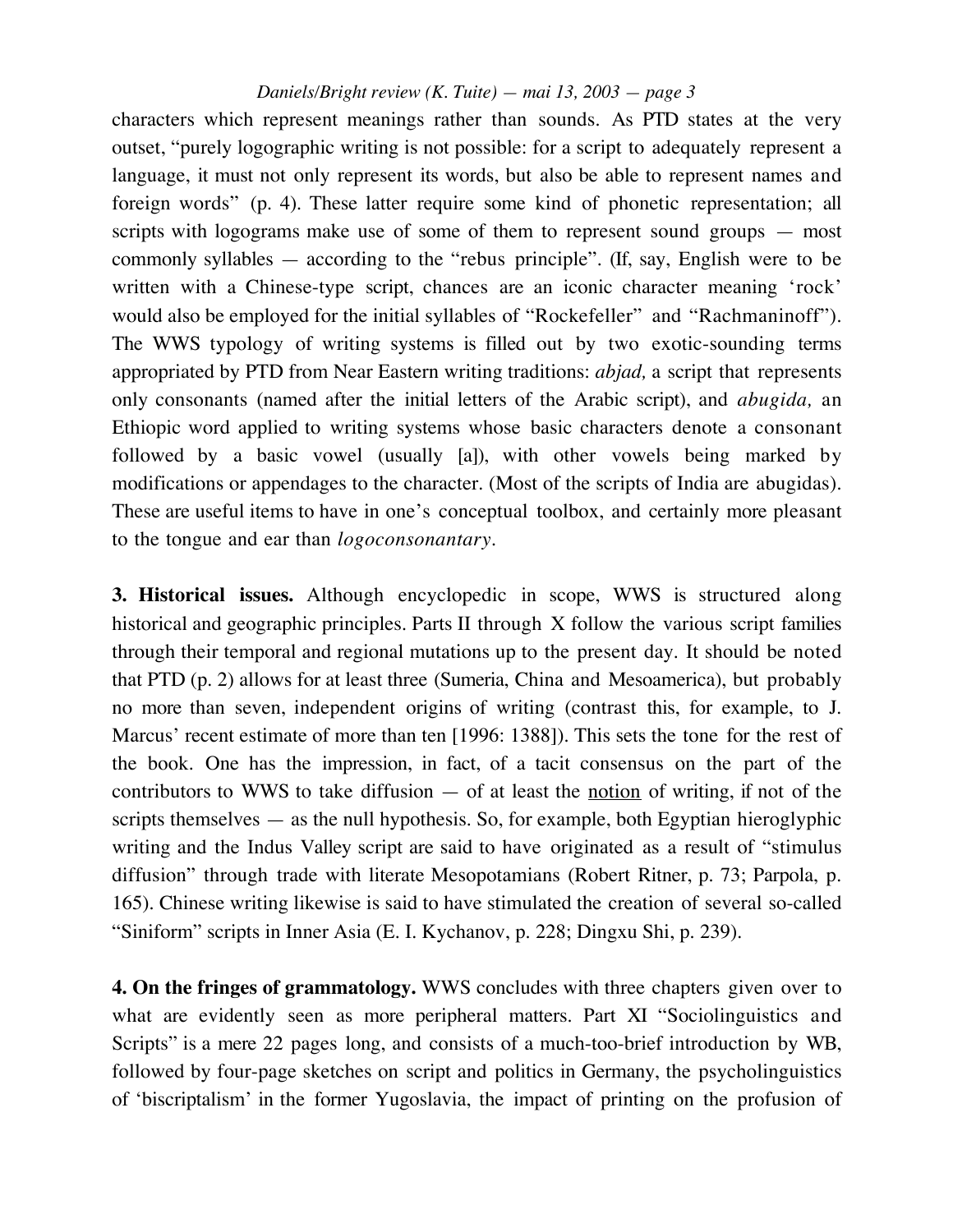scripts in South Asia, the design of writing systems by Christian missionaries, and on script reform in and after the Soviet Union. The concluding Part XIII is a charminglywritten reflection by PTD on the back-and-forth swing between analog and digital mechanization of writing. In between these sections is a rather uneven collection of pieces on "secondary notation systems", including numerical notation, shorthand, phonetic transcription and systems for notating music (Western classical only) and bodily movement (dance and gesture). With the exception of phonetic notation, these systems are clearly outside of the definition of writing given above, either because they are essentially variants of a primary writing system (shorthand), or because what they are used to transcribe is not an utterance. I would like to take this opportunity to mention a representational system which likewise falls outside of PTD and WB's definition of writing, but whose remarkable features merit the attention of those interested in the nature and origins of writing, certainly more so than do shorthand or the International Phonetic Alphabet. In several Aboriginal communities of north-central Australia, including the Warlpiri and Warumungu peoples, women are expected to refrain from the use of oral language for up to two years after the death of a close relative. In order to communicate during the period of mourning, Warlpiri and Warumungu women resort to an elaborate gestural code. According to Adam Kendon's [1988] detailed description and analysis of the North Central Desert sign languages [*NCDSL*], these systems differ in interesting ways from the more familiar manual communication systems. Unlike ASL and similarly-structured languages used by Deaf communities, NCDSL is not a language unto itself, but rather a means of gesturally encoding the oral language of the community. On the other hand, NCDSL is not what Kendon terms a 'second order language code' such as finger-spelling or Morse code — which serves to represent a first order code (i.e. writing) in a different modality [1988: 430]. In all important respects, save one, NCDSL resembles a logosyllabic system like Sumerian or Chinese in its early stages of evolution [Kendon 1988: 435-438]. The gestural symbols of Warlpiri and Warumungu sign language represent individual words or morphemes — including many inflectional suffixes — of spoken Warlpiri and Warumungu, and the sequence of sign presentation follows the morphological and syntactic rules of the oral languages (these being agglutinative suffixing languages with fairly free word order [Kendon 1988: 227-229, 436]). Many signs have a secondary phonetic function: English loanwords and proper names, for which no gestural logogram exists, are represented by near-homophonous symbols, following the rebus principle mentioned earlier. For example, the Warlpiri sign for /jija/ 'shoulder', made by touching the shoulder with the middle finger, is also used for the homophonous loanword /jija/ < English '[medical] sister'. The sign for /winpiri/